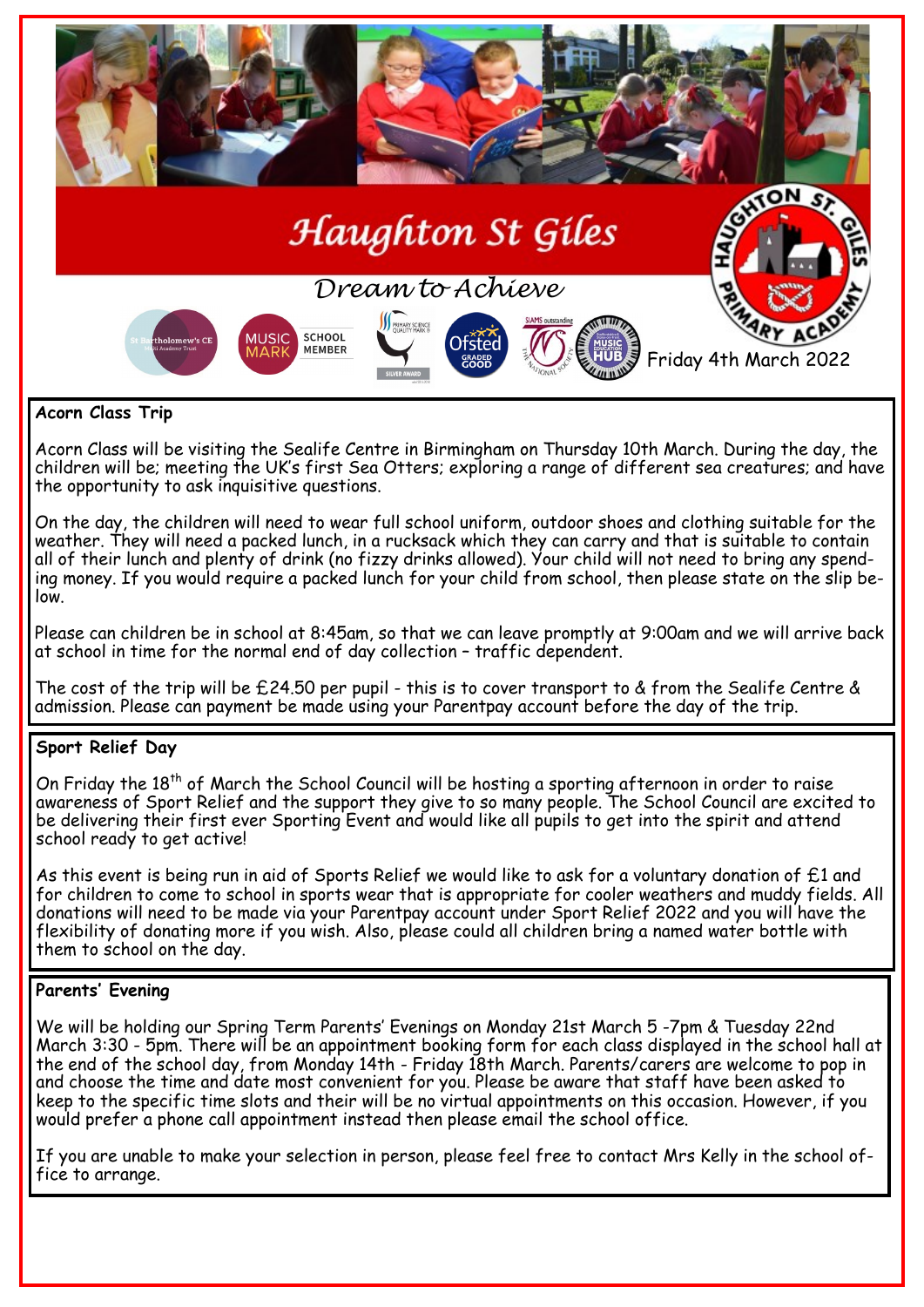## **Mothers' Day Lunch**

To celebrate Mother's Day we are inviting Mums to come into school and share a lunch with their child/ ren or family member. If a mum cannot attend, then please feel free to invite another family member instead. It's been 2 years since we've been able to do this, so we are really looking forward to seeing as many of you as possible.

This will take place on Tuesday 22nd March for KS1 (Acorn & Conker), and Tuesday 29th March for KS2 (Birch, Oak & Chestnut). The cost of the lunch for all visitors is  $\hat{\text{E}}$ 3.00, payable using your Parentpay account (we will assign a specific payment called Mother's Day Lunch 2022). Payments will be allocated after Thursday 10th March, once everyone has had a chance to complete the form, so you will know that your place is booked once it appears on your account.

If you would like to join your child for lunch please complete the questionnaire by Thursday 10th March, indicating YOUR name, your child's name & class, the day you will be attending, plus YOUR meal choice (children will choose theirs in the morning when the registers are taken and their payment will be allocated then). This will enable us to allocate numbers and give Katie & Claire time to order the required additional food!

Please use the link for more details:

https://forms.office.com/Pages/ResponsePage.aspx? id=tQjs2yn9t0m8FlZwGcAVuvBQIwVLGIlAgMxziHR5gjJUM0FUSUJNUDFXV1hMR1BCTFQwRk00UjIy Sy4u

Please note: you will need to complete a form for each day if you will be attending both Mothers' Day Lunches, due to having children in various Key Stages.

On the day please arrive at the office by 12:00 noon, so lunch can begin at 12:15pm. Our organisers on the day will collect the children from their classrooms and bring them to you. Please be patient; it is always a busy event!

I'm sure you will understand that due to Health & Safety & also Safeguarding, after finishing lunch children will go outside and you will not be able to join them.

We look forward to meeting everyone!

## **Y6 Parents**

Reminder: SATs week is Monday 9th - Friday 13th May and SATs Club is running every Thursday 3:30 - 4:30pm & all Y6 children are welcome to attend.

## **Late to School**

Please can we remind parents that drop off is between 8:45 & 8:55 through the main school gate only. We are still noticing a large number of pupils arriving late and as such coming through the main entrance in the mornings.

Since half term, any child who comes through the main entrance after the gate is closed is now marked down as late in the register and as such this will have an impact on their overall attendance.

## **Flute Lessons**

Reminder: From next week Flute lessons will take place on Monday afternoons, with Mr Dean.

**Clubs**

- Choir Tuesday 3:30 4:20
- Multi-Sports Tuesday 3:30 4:30
- Football Wednesday 3:30 -4:30
- Y6 SATs (Y6 only) Thursday 3:30 4:30